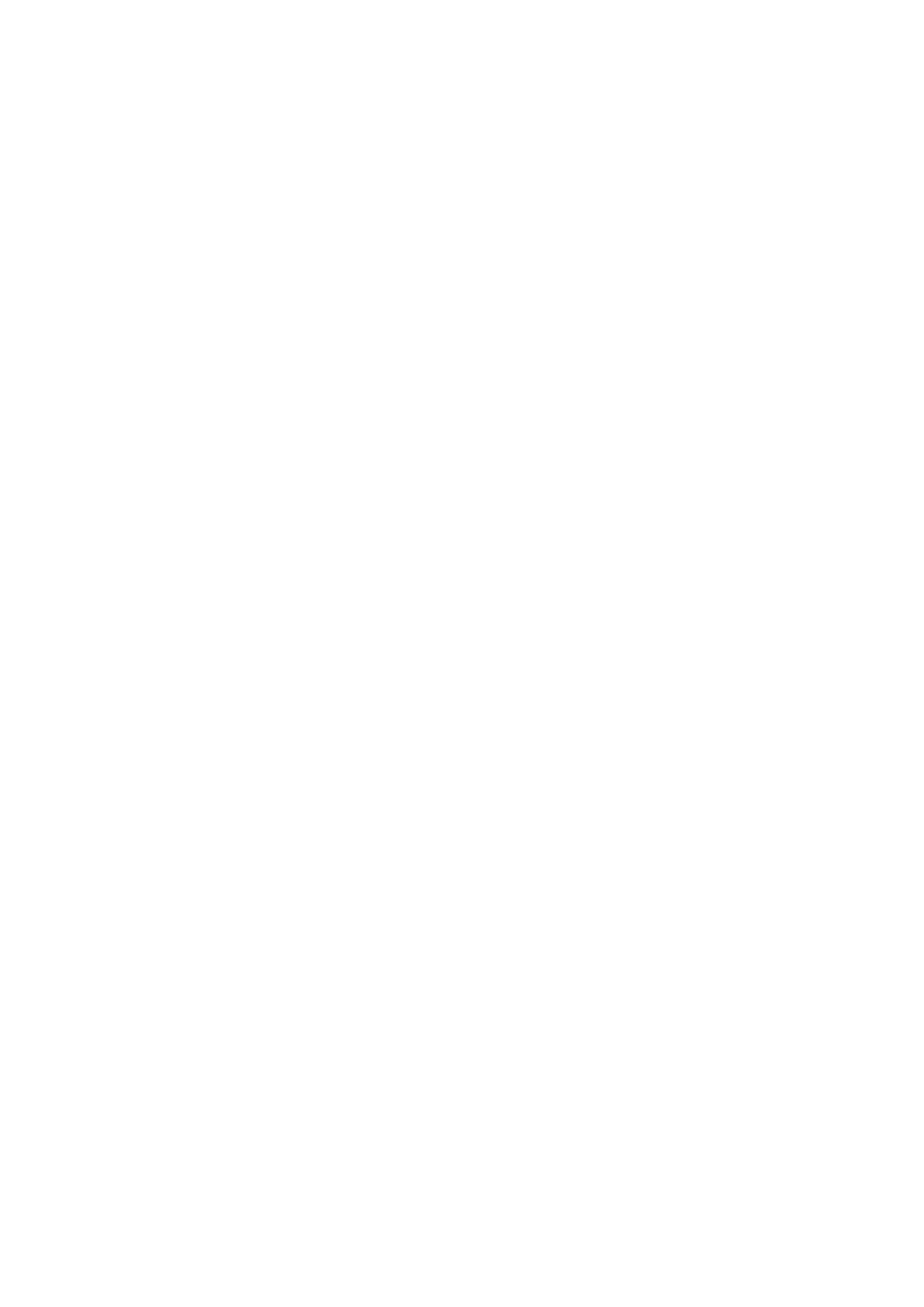

# **1 Welcome**

Deputy Chair opened the meeting with a karakia.

## **2 Apologies**

Resolution number WHK/2022/88

MOVED by Chairperson C Handley, seconded by Member B Upchurch:

## **That the Waiheke Local Board:**

## **a) accept the apology from Member Robin Tucker.**

**CARRIED**

# **3 Declaration of Interest**

Deputy Chair Kylee Matthews declared a conflict of interest being the Chair and a signatory of Homegrown Waiheke Trust regarding Items 17 and 18 of the agenda. Deputy Chair Matthews will abstain from voting on these two items.

# **4 Confirmation of Minutes**

Resolution number WHK/2022/89

MOVED by Chairperson C Handley, seconded by Deputy Chairperson K Matthews:

#### **That the Waiheke Local Board:**

**a) confirm the minutes of its additional meeting, Wednesday, 15 June 2022, as true and correct.**

**CARRIED**

#### **5 Leave of Absence**

There were no leaves of absence.

#### **6 Acknowledgements**

There were no acknowledgements.

# **7 Petitions**

There were no petitions.

#### **8 Deputations**

There were no deputations.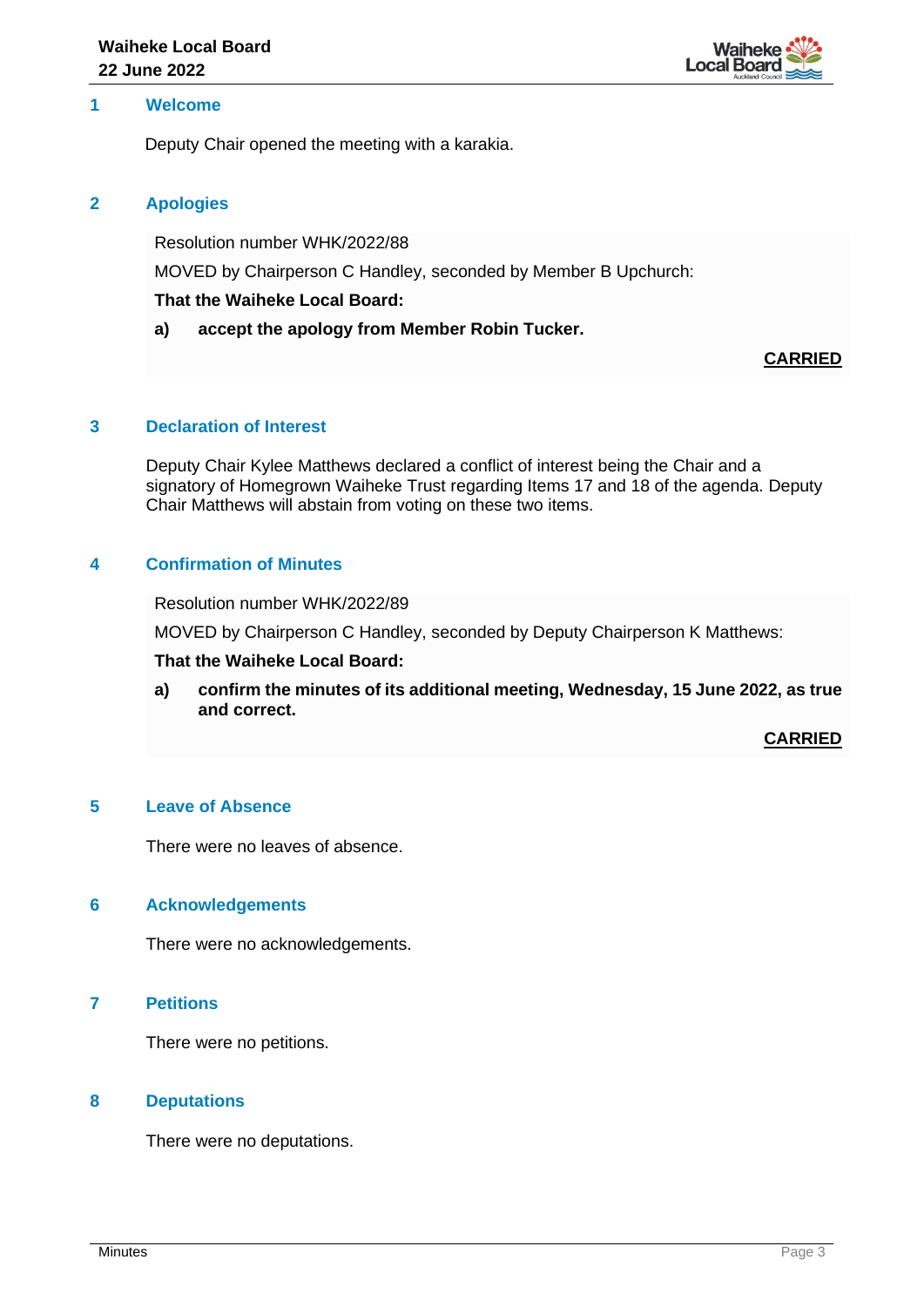



# **9.1 Public Forum - Representatives of Project Reach Out - Grant Application**

Resolution number WHK/2022/90

MOVED by Chairperson C Handley, seconded by Member B Upchurch:

#### **That the Waiheke Local Board:**

**a) thank Teresa Quin (Coordinator), and Barry Fenton (Trustee) for their attendance to speak at public forum regarding the Project Reach Out Grant Application.**

**CARRIED**

#### **9.2 Public Forum - Richard Wallis - Waiheke's Food Waste**

Resolution number WHK/2022/91

MOVED by Chairperson C Handley, seconded by Deputy Chairperson K Matthews:

#### **That the Waiheke Local Board:**

**a) thank Richard Wallis for his attendance to speak at public forum regarding Waiheke's Food Waste.**

**CARRIED**

## **9.3 Public Forum - Ken Ridley - The Waiheke Island Radio Yacht Club**

Resolution number WHK/2022/92

MOVED by Chairperson C Handley, seconded by Member B Upchurch:

#### **That the Waiheke Local Board:**

**a) thank Ken Ridley for his attendance to speak at public forum regarding The Waiheke Island Radio Yacht Club.**

**CARRIED**

#### **10 Extraordinary Business**

There was no extraordinary business.

# **11 Councillor's Update**

Resolution number WHK/2022/93

MOVED by Chairperson C Handley, seconded by Deputy Chairperson K Matthews:

# **That the Waiheke Local Board:**

**a) receive Waitemata and Gulf Ward Councillor, Pippa Coom's update.**

**CARRIED**

# **12 Chairperson's report**

This item was withdrawn.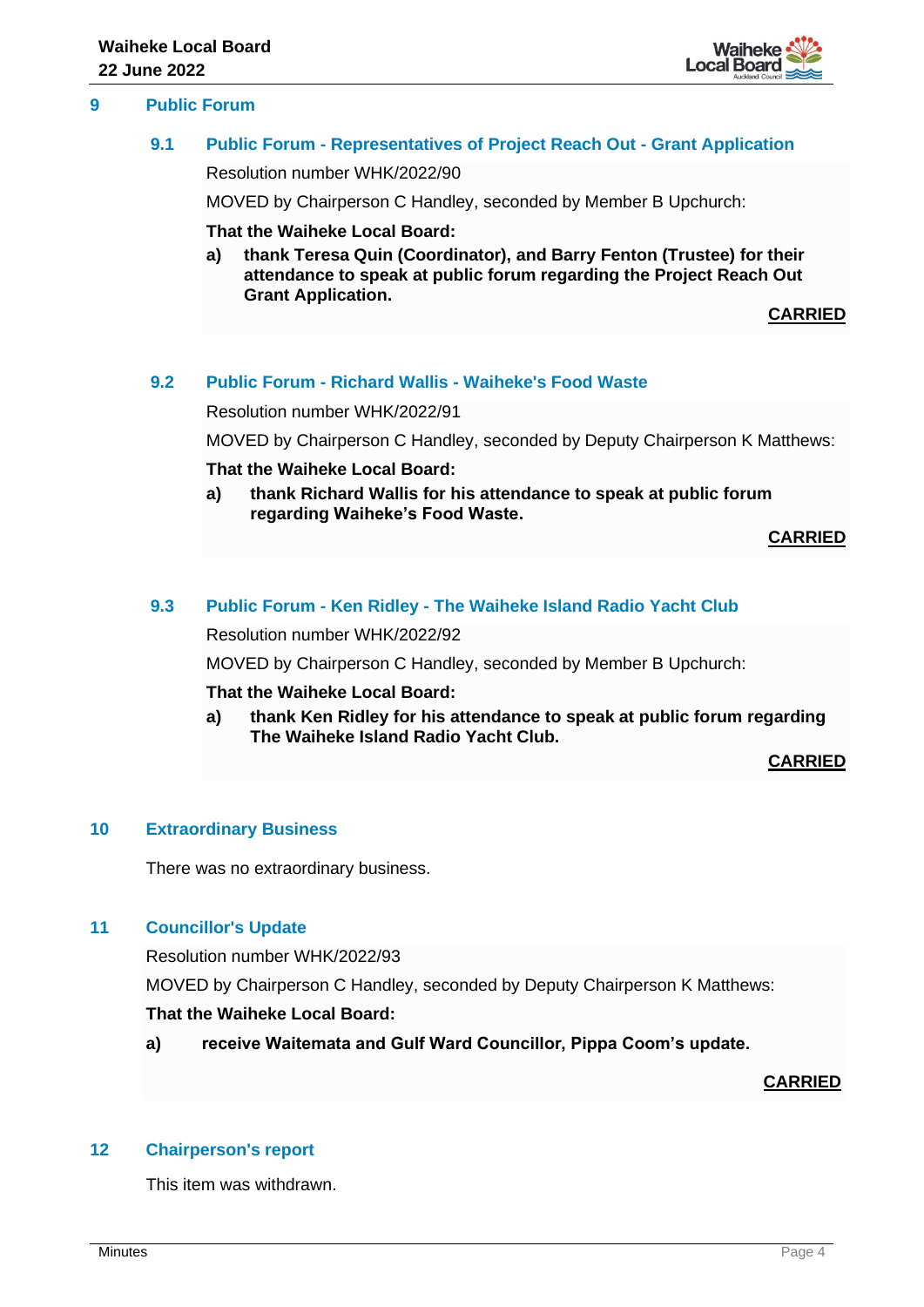

# **13 Auckland Transport Report - June 2022**

Resolution number WHK/2022/94

MOVED by Chairperson C Handley, seconded by Member B Upchurch:

**That the Waiheke Local Board:**

**a) receive the Auckland Transport June 2022 update.**

**CARRIED**

# **14 Allocation of Local Board Transport Capital Fund**

#### Resolution number WHK/2022/95

MOVED by Member B Upchurch, seconded by Deputy Chairperson K Matthews:

#### **That the Waiheke Local Board:**

**a) allocate the remaining balance of \$872,000 of the Local Board Transport Capital Fund to the shared path and cycle lane 1 Surfdale Road to Donald Bruce Road Roundabout Cycle Infrastructure project (outlined as Project 1a in attachment A).**

**CARRIED**

# **15 Local board feedback on Auckland Transport's Draft Parking Strategy (2022)**

Resolution number WHK/2022/96

MOVED by Chairperson C Handley, seconded by Deputy Chairperson K Matthews:

#### **That the Waiheke Local Board:**

- **a) recognise that the Auckland Parking Strategy will be an effective lever in supporting mode shift to mitigate climate change however, the local community needs to be more directly engaged in any infrastructure changes that may be required.**
- **b) request that no changes to on-street parking provision on Waiheke be implemented without the agreement of the Waiheke Local Board as per the signed Memorandum of Understanding (MOU) with Auckland Transport.**
- **c) request that any change to local on-street parking provision must involve consultation with residents, businesses and community organisations.**
- **d) note that in alignment with Waiheke's Be Accessible Plan (2018) mobility parks at transport and retail locations must be considered a high priority for retention and extension where required.**
- **e) request that parking revenue generated on Waiheke be used to progress transport projects on Waiheke in alignment with the Waiheke's 10 Year Transport Plan and/or local parking infrastructure. Note that some of the parking revenues are generated from areas under the governance of the local board at Matiatia.**

**CARRIED**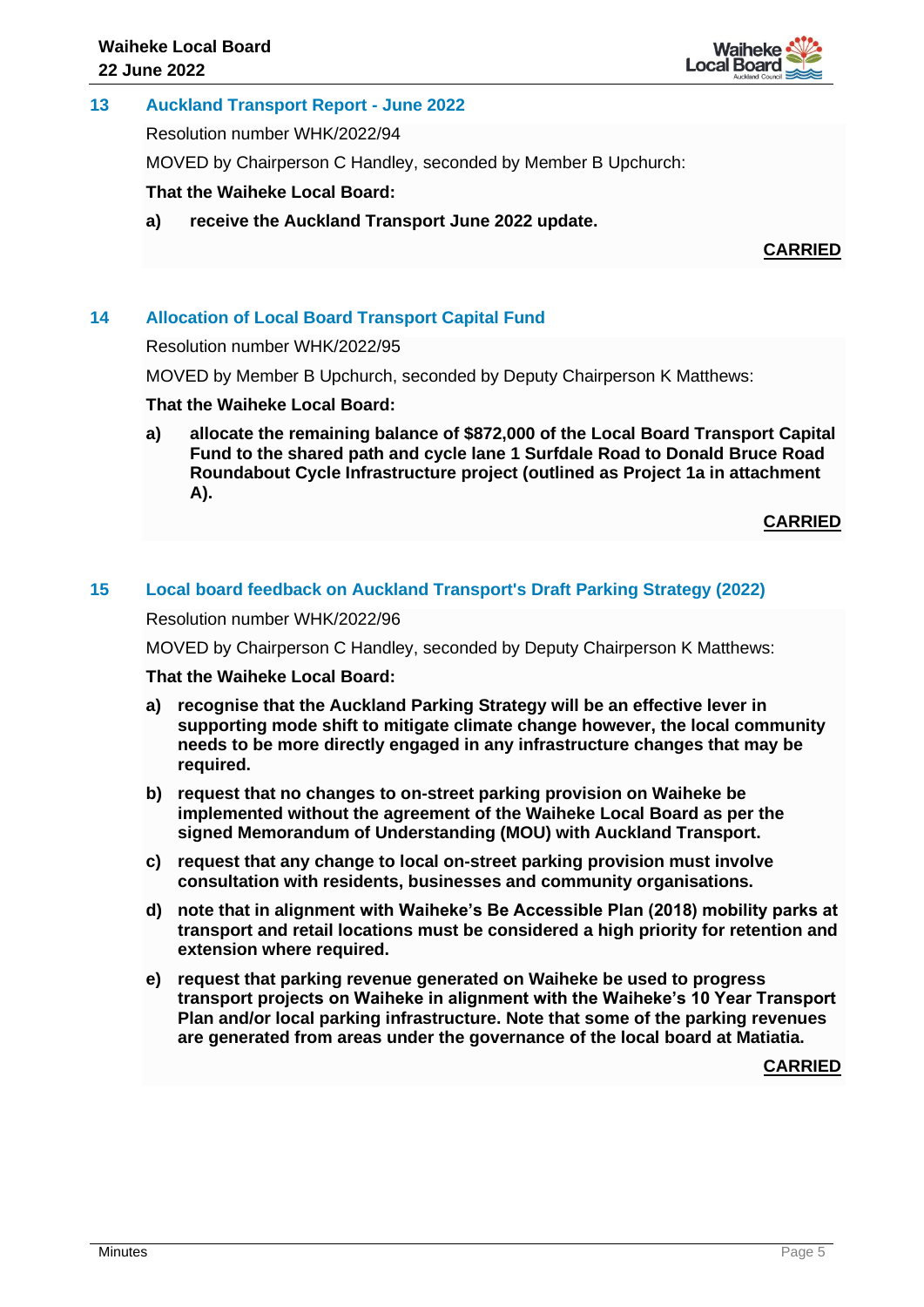

# **16 Minutes of the Waiheke Transport Forum 1 June 2022**

Resolution number WHK/2022/97

MOVED by Member B Upchurch, seconded by Deputy Chairperson K Matthews:

## **That the Waiheke Local Board:**

**a) note the minutes of the Waiheke Transport Forum business meeting dated 1 June 2022.**

**CARRIED**

# **17 Quick Response Grant Round Three 2021/2022 grant allocations**

Resolution number WHK/2022/98

MOVED by Chairperson C Handley, seconded by Member B Upchurch:

## **That the Waiheke Local Board:**

**a) agree to fund, part-fund or decline each application in the Waiheke Local Board for the Quick Response Grant Round Three 2021/2022 as listed below:**

| <b>Application</b><br>ID | <b>Organisation</b>                                                  | <b>Main focus</b>       | <b>Requesting</b><br>funding for                                                                                                                                             | <b>Amount</b><br>requested | <b>Recommended</b>                                                                                       |
|--------------------------|----------------------------------------------------------------------|-------------------------|------------------------------------------------------------------------------------------------------------------------------------------------------------------------------|----------------------------|----------------------------------------------------------------------------------------------------------|
| QR2218-<br>301           | Feather,<br><b>Timothy John</b><br>and<br>Jacqueline<br><b>Susan</b> | <b>Community</b>        | <b>Towards at</b><br><b>Hekerua Bay</b><br>from 22 June<br>2022 to 23<br><b>June 2022</b>                                                                                    | \$461.25                   | \$461.25                                                                                                 |
| QR2218-<br>303           | Youthline<br><b>Auckland</b><br><b>Charitable</b><br><b>Trust</b>    | <b>Community</b>        | <b>Towards</b><br>overall costs<br>at Youthline<br>from 1 July<br>2022 to 31<br><b>March 2023</b>                                                                            | \$1,500.00                 | \$<br><b>Funded</b><br>already this<br>financial<br>year.                                                |
| QR2218-<br>304           | Waiheke<br><b>Mountain</b><br><b>Bike Club</b>                       | Sport and<br>recreation | <b>Towards</b><br>drainage and<br>water supply<br>at Onetangi<br><b>Sports Park</b><br>from 1<br>August 2022<br>to 31 August<br>2022                                         | \$1,967.75                 | \$1,000.00<br><b>Conditional</b><br>on following<br>appropriate<br>cultural<br>practice for<br>the area. |
| QR2218-<br>305           | <b>Melanoma</b><br><b>New Zealand</b>                                | <b>Community</b>        | <b>Towards</b><br>wages and<br>ferry ticket at<br><b>Morra Hall</b><br>and Waiheke<br><b>Recreation</b><br><b>Centre from 1</b><br><b>July 2022 to</b><br>31 October<br>2022 | \$2,164.00                 | \$2,000.00                                                                                               |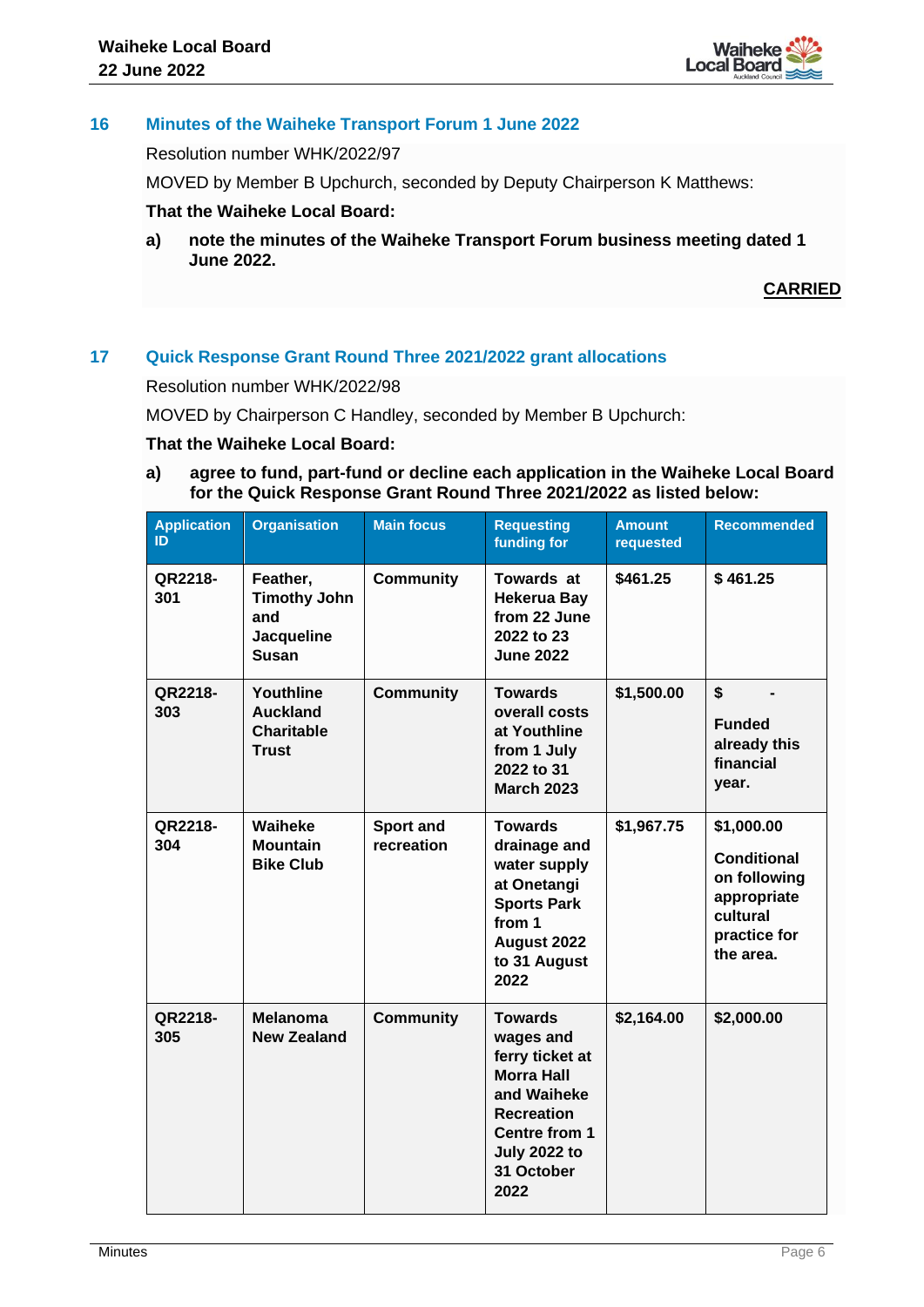

| QR2218-<br>306 | Waiheke<br><b>Community</b><br><b>Art Gallery</b>                                                               | <b>Arts and</b><br>culture | <b>Towards</b><br>gallery<br>lighting at<br><b>Waiheke Art</b><br><b>Gallery from</b><br>4 July 2022 to<br>31 December<br>2022                                                        | \$2,000.00 | \$2,000.00                                                                                         |
|----------------|-----------------------------------------------------------------------------------------------------------------|----------------------------|---------------------------------------------------------------------------------------------------------------------------------------------------------------------------------------|------------|----------------------------------------------------------------------------------------------------|
| QR2218-<br>307 | Waiheke<br>Playgroup                                                                                            | <b>Community</b>           | <b>Towards</b><br>bikes,<br>scooters,<br>craft supplies<br>and wages at<br>Old<br><b>Blackpool</b><br><b>School Hall</b><br>from 2 July<br>2022 to 30<br><b>June 2023</b>             | \$3,674.03 | \$1,673.60                                                                                         |
| QR2218-<br>308 | Project<br><b>Reach-Out</b><br>Waiheke /<br>Hapai Ki Te<br><b>Hapori Trust</b>                                  | <b>Community</b>           | <b>Towards</b><br>advertising<br>and training<br>costs at 13<br><b>Moa Avenue</b><br>from 1 July<br>2022 to 31<br><b>December</b><br>2022                                             | \$2,000.00 | \$2,000.00<br><b>Conditional</b><br>on<br>professional<br>mental health<br>input and<br>screening. |
| QR2218-<br>309 | Waiheke<br><b>Island Rudolf</b><br><b>Steiner</b><br><b>Education</b><br><b>Trust</b>                           | <b>Community</b>           | <b>Towards</b><br>construction<br>of a verandah<br>and outdoor<br>sink at Fossil<br><b>Bay School</b><br>and<br>Kindergarten<br>from 7 July<br>2022 to 30<br><b>September</b><br>2022 | \$2,000.00 | \$1,000.00                                                                                         |
| QR2218-<br>310 | <b>Matiatia-</b><br>Oneroa<br><b>Ratepayers &amp;</b><br><b>Residents</b><br><b>Association</b><br>Incorporated | <b>Community</b>           | <b>Towards</b><br>landscape<br>architect<br>costs at<br><b>Morra</b><br><b>Community</b><br><b>Hall Gardens</b><br>from 4 July<br>2022 to 30<br><b>June 2023</b>                      | \$2,000.00 | \$1,723.00                                                                                         |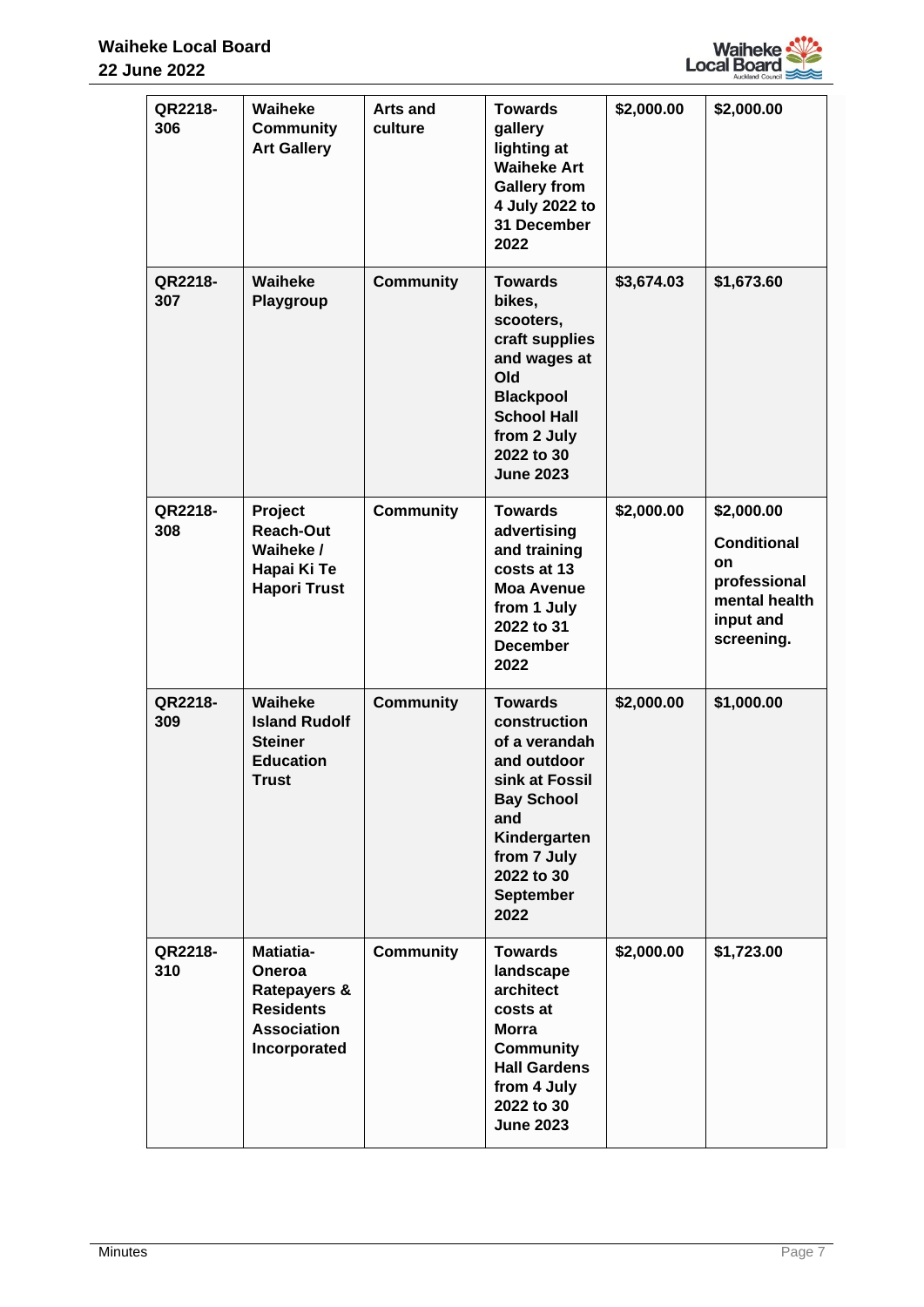

| QR2218-<br>311 | <b>Native Bird</b><br>Rescue<br>Charitable<br><b>Trust</b>                                                 | <b>Environment</b>  | <b>Towards</b><br>wages at<br><b>Native Bird</b><br><b>Rescue</b><br><b>Charitable</b><br><b>Trust from 7</b><br><b>July 2022 to</b><br><b>22 June 2023</b>                                                                                                 | \$9,600.00 | \$4,000.00                                                                                       |
|----------------|------------------------------------------------------------------------------------------------------------|---------------------|-------------------------------------------------------------------------------------------------------------------------------------------------------------------------------------------------------------------------------------------------------------|------------|--------------------------------------------------------------------------------------------------|
| QR2218-<br>313 | Tessa O'Shea<br>under the<br>umbrella of<br><b>Community</b><br><b>Networks</b><br>Waiheke<br>Incorporated | <b>Environment</b>  | <b>Towards</b><br>digger hire,<br>truck hire,<br>wages and<br>native plant<br>purchase for<br>a stream by<br>Kennedy<br>Road from 1<br><b>July 2022 to</b><br>29 July 2022                                                                                  | \$8,870.00 | $s -$<br><b>Recommend</b><br>reapplication<br>in a future<br>round with<br>extra<br>information. |
| QR2218-<br>315 | Waiheke<br><b>Adult Literacy</b><br><b>Inc</b>                                                             | <b>Community</b>    | <b>Towards</b><br>facilitation<br>costs,<br>advertising,<br>catering and<br>printing at<br>Waiheke<br><b>Adult</b><br>Learning<br>from 1<br><b>September</b><br>2022 to 30<br><b>November</b><br>2022                                                       | \$1,750.00 | \$<br>Low reach,<br>ticketed cost<br>is a lower<br>priority. Lack<br>of Māori<br>outcomes.       |
| QR2218-<br>316 | Waiheke<br><b>Musical</b><br><b>Museum</b><br><b>Charitable</b><br><b>Trust</b>                            | Arts and<br>culture | <b>Towards film</b><br>licence,<br>venue hire,<br>advertising<br>and credit<br>card fees at<br><b>Whittaker's</b><br><b>Musical</b><br>Museum &<br>Waiheke<br><b>Community</b><br><b>Cinema from</b><br>1 November<br>2022 to 15<br><b>December</b><br>2022 | \$940.00   | \$940.00                                                                                         |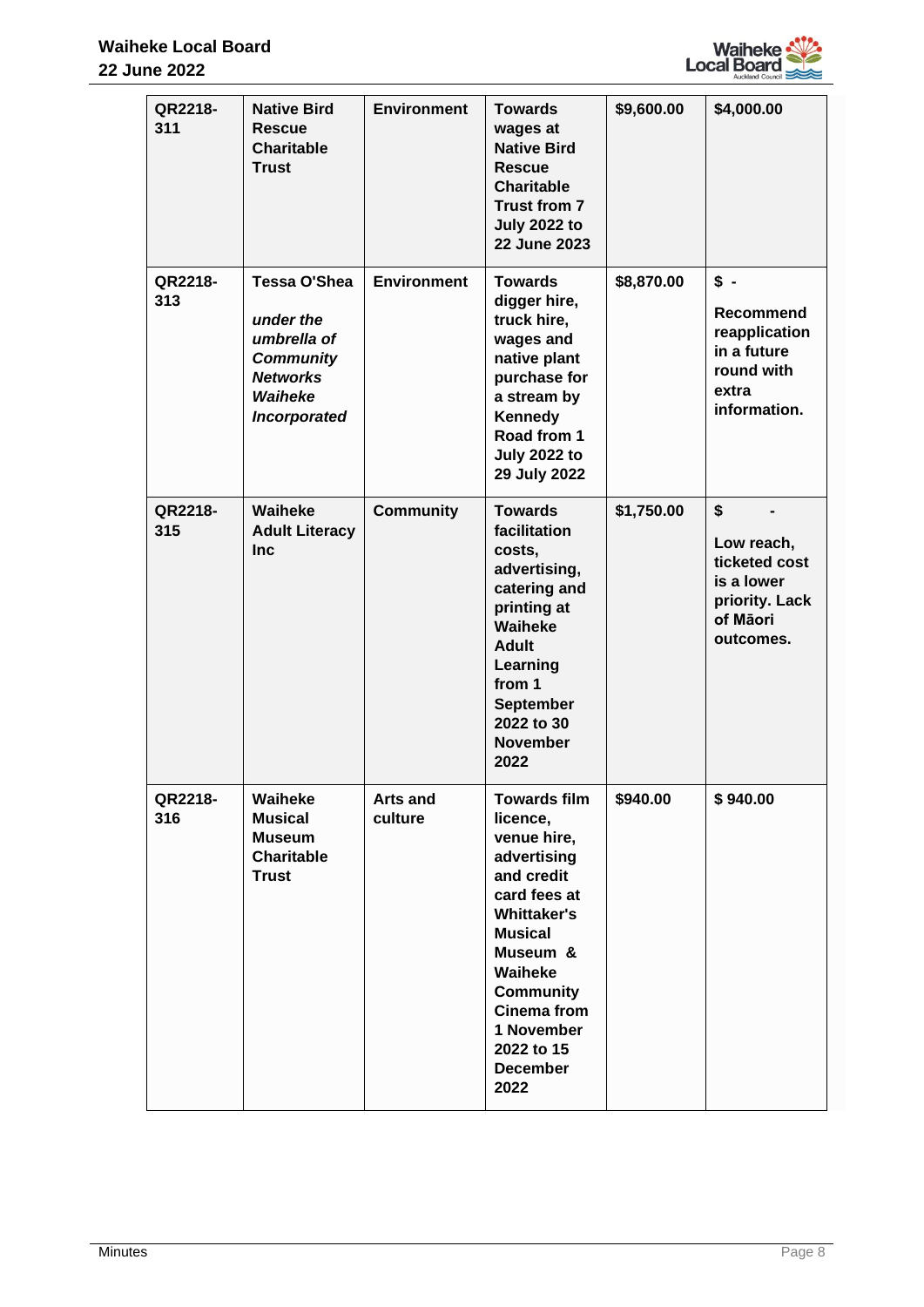

| QR2218-<br>317 | Waiheke<br><b>Rugby Club</b>                                                     | Community,<br><b>Environment</b> | <b>Towards bins</b><br>at Onetangi<br><b>Sports Park</b><br>from 4 July<br>2022 to 30<br>September<br>2022                                                    | \$1,540.00  | \$1,540.00<br><b>Conditional</b><br>on collection<br>being<br>arranged. |
|----------------|----------------------------------------------------------------------------------|----------------------------------|---------------------------------------------------------------------------------------------------------------------------------------------------------------|-------------|-------------------------------------------------------------------------|
| QR2218-<br>318 | Waiheke<br><b>Community</b><br><b>Childcare</b><br><b>Centre</b><br>Incorporated | <b>Community</b>                 | <b>Towards four</b><br>gazebos at<br><b>Waiheke</b><br><b>Ostend</b><br><b>Market from 1</b><br><b>July 2022</b>                                              | \$2,000.00  | \$1,800.00                                                              |
| QR2218-<br>319 | Waiheke<br><b>United AFC</b>                                                     | <b>Sport and</b><br>recreation   | <b>Towards</b><br><b>Ferry Tickets</b><br>for Waiheke<br><b>United</b><br><b>Auckland</b><br><b>Football Club</b><br>from 1 July<br>2022 to 1<br>October 2022 | \$2,000.00  | \$<br>Decision to<br>not fund<br>clubs for<br>ferry travel.             |
| QR2218-<br>320 | Waiheke<br><b>Island Riding</b><br><b>Club</b>                                   | <b>Sport and</b><br>recreation   | <b>Towards</b><br>equestrian<br>jump course<br>at 165<br>Onetangi<br>Road from 1<br><b>July 2022 to</b><br>30 July 2022                                       | \$1,500.00  | \$750.00                                                                |
| QR2218-<br>321 | <b>The Waiheke</b><br><b>Resource</b><br>Trust                                   | <b>Environment</b>               | <b>Towards</b><br>advertising<br>and wages at<br>6 Tahi Rd<br>from 1 July<br>2022 to 30<br><b>November</b><br>2022                                            | \$2,730.00  | \$1,000.00                                                              |
| QR2218-<br>322 | Waiheke<br><b>Sports Club</b><br>Incorporated                                    | <b>Sport and</b><br>recreation   | <b>Towards ferry</b><br>tickets at<br>Waiheke<br><b>Sports Club</b><br>from 1 July<br>2022 to 11<br><b>September</b><br>2022                                  | \$10,800.00 | \$<br><b>Application</b><br>withdrawn                                   |
| QR2218-<br>323 | Carbon<br><b>Neutral New</b><br><b>Zealand Trust</b>                             | <b>Environment</b>               | <b>Towards data</b><br>purchasing of<br>mapping data<br>from 1<br>August 2022                                                                                 | \$2,000.00  | \$2,000.00                                                              |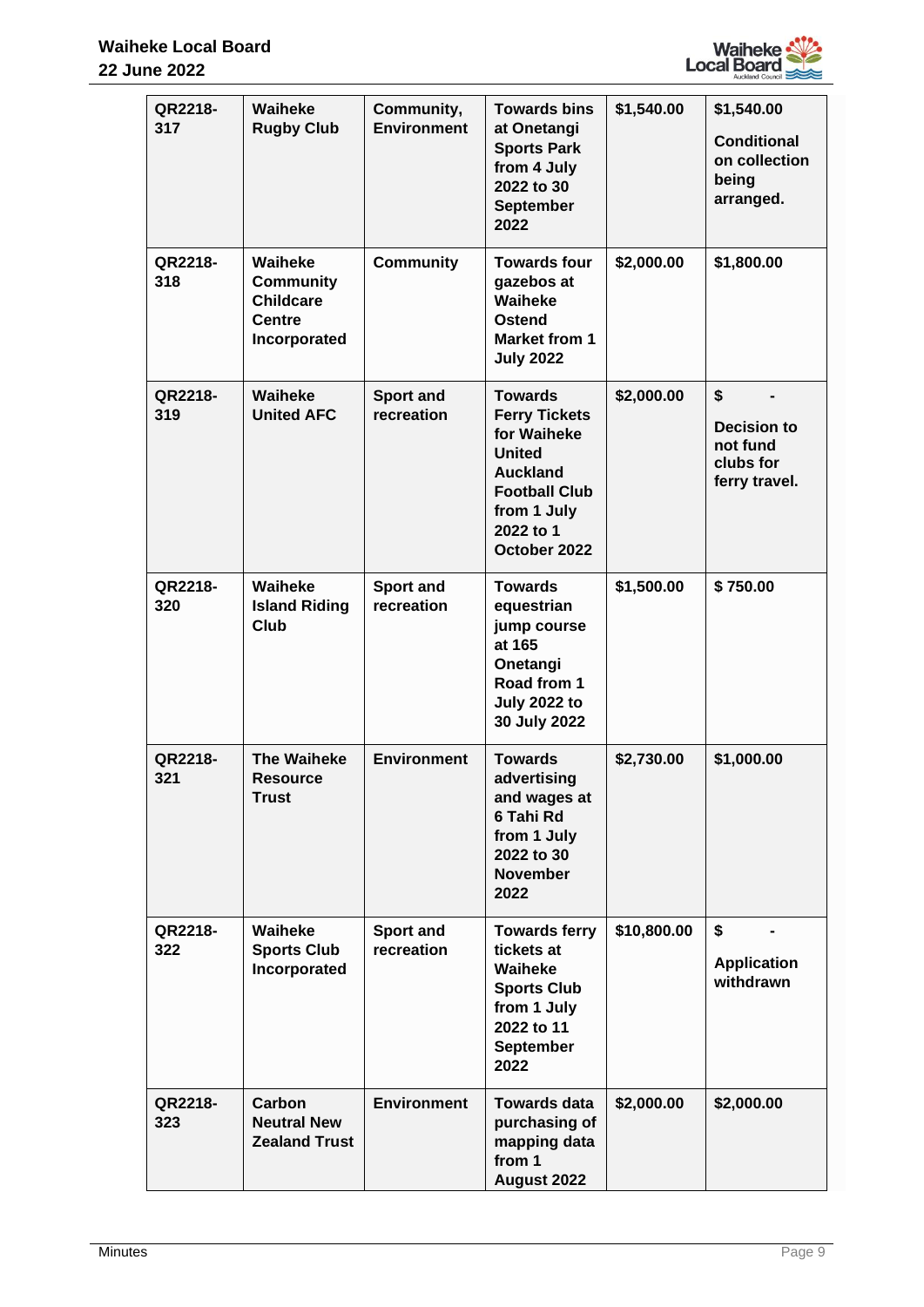

|                |                                                                                                                          |                            | to 1 October<br>2022                                                                                                                                                  |             |                                                 |
|----------------|--------------------------------------------------------------------------------------------------------------------------|----------------------------|-----------------------------------------------------------------------------------------------------------------------------------------------------------------------|-------------|-------------------------------------------------|
| QR2218-<br>325 | <b>Surfdale</b><br><b>Food Forest</b><br>under the<br>umbrella of<br><b>Home Grown</b><br>Waiheke<br><b>Trust</b>        | <b>Community</b>           | <b>Towards pest</b><br>proofing and<br>land owner<br>approval at<br><b>Surfdale</b><br><b>Food Forest</b><br>from 4 July<br>2022 to 30<br><b>June 2023</b>            | \$6,802.60  | \$1,500.00                                      |
| QR2218-<br>326 | <b>Catherine</b><br><b>Mitchell Arts</b><br><b>Centre</b>                                                                | <b>Arts and</b><br>culture | <b>Towards</b><br>pottery<br>wheel, glazes<br>and<br>contaners at<br>Catherine<br><b>Mitchell Arts</b><br><b>Centre from 1</b><br><b>July 2022 to</b><br>31 July 2022 | \$3,005.18  | \$3,005.18                                      |
| QR2218-<br>327 | Kahui<br><b>Creative</b><br><b>Network</b><br>under the<br>umbrella of<br><b>Community</b><br><b>Networks</b><br>Waiheke | <b>Arts and</b><br>culture | <b>Towards</b><br>wages at<br>Kahui<br><b>Creative</b><br><b>Network from</b><br>25 July 2022<br>to 30<br><b>November</b><br>2023                                     | \$2,000.00  | \$<br><b>This should</b><br>be self-<br>funded. |
| <b>Total</b>   |                                                                                                                          |                            |                                                                                                                                                                       | \$73,304.81 | \$28,393.03                                     |

# **CARRIED**

*Note:* Deputy Chair Kylee Matthews declared conflict of interest as the Chair and a signatory of Homegrown Waiheke Trust relating to Item 17. Deputy Chair Matthews abstained from voting on the application from Surfdale Food Forest ID QR2218-325.

# **18 Community Resilience and Local Economic Development work programme 2022 proposed grant allocation Waiheke Kai Charter 2022**

Resolution number WHK/2022/99

MOVED by Member B Upchurch, seconded by Member P Walden:

# **That the Waiheke Local Board:**

**a) approve a grant of \$10,000 for Kai Waiheke from the Waiheke Local Board's 2021/2022 Community Resilience and Local Economic Development work programme.**

# **CARRIED**

*Note:* Deputy Chair Kylee Matthews declared conflict of interest as the Chair and signatory of Homegrown Waiheke Trust. Deputy Chair Matthews abstained from voting on Item 18. Deputy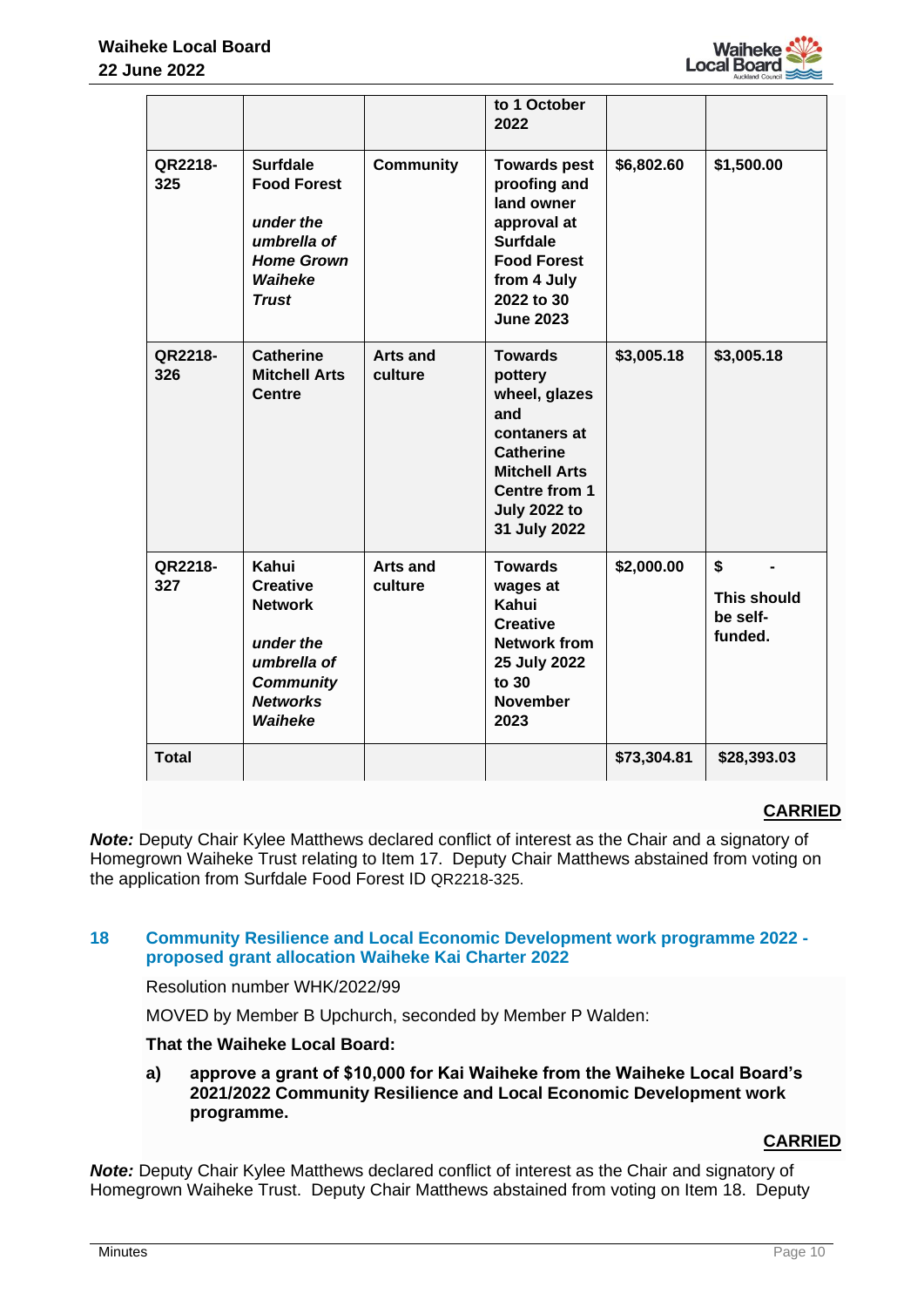

Chair Kylee Matthews left the room at 7.04pm, during discussion and voting and entered the room at 7.09pm.

## **19 Connected Communities Waiheke Māori Responsiveness programme 2022 proposed projects for grant allocations**

Resolution number WHK/2022/100

MOVED by Member B Upchurch, seconded by Deputy Chairperson K Matthews:

#### **That the Waiheke Local Board:**

- **a) approve a grant from the 2021/2022 Māori Responsiveness work programme by allocating \$10,000 to Waiheke Adult Learning to increase Māori participation in Te Reo Māori community education courses.**
- **b) approve a grant from the 2021/2022 Māori Responsiveness work programme by allocating \$10,000 to Piritahi Marae to increase resilience and assist with reopening following Covid restrictions.**

**CARRIED**

# **20 Approval of the 2022/2023 Waiheke Local Board Customer and Community Services work programme**

Resolution number WHK/2022/101

MOVED by Member B Upchurch, seconded by Deputy Chairperson K Matthews:

## **That the Waiheke Local Board:**

- **a) approve the 2022/2023 Customer and Community Services work programme and its associated budget (Attachment A to the agenda report).**
- **b) approve in principle the 2023/2024 Customer and Community Services work programme (Attachment A to the agenda report), noting that the LDI Opex allocations will be balanced to budgets in the associated future years' work programme.**
- **c) approve in principle the 2024/2025 Customer and Community Services - Community Facilities only work programme (Attachment A to the agenda report), noting that the LDI Opex allocations will be balanced to budgets in the associated future years' work programme.**
- **d) approve the Risk Adjusted Programme projects identified in the 2022/2023 Customer and Community Services work programme (Attachment A to the agenda report) with the addition of Rakino Hall (ID 20645) funding being bought forward to 2022/2023 as required for Community Facilities to progress the project collaboratively with the Rakino community.**
- **e) support the proposed projects funded from the Landslide Prevention, Local Parks and Sports Field Development budgets (Attachment D to the agenda report).**
- **f) note that funding for the Coastal Renewals, Landslide Prevention, Local Parks and Sports Field Development budgets is subject to approval by the Parks, Arts, Community and Events Committee.**
- **g) note that there may be minor changes to year one of the 2022/2023 Local Board C&CS Work Programme, and other changes in years 2 and 3 which are approved in principle, due to Annual Budget decisions affecting capital budgets and that changes required will be discussed with and reported to the local board early in the new financial year.**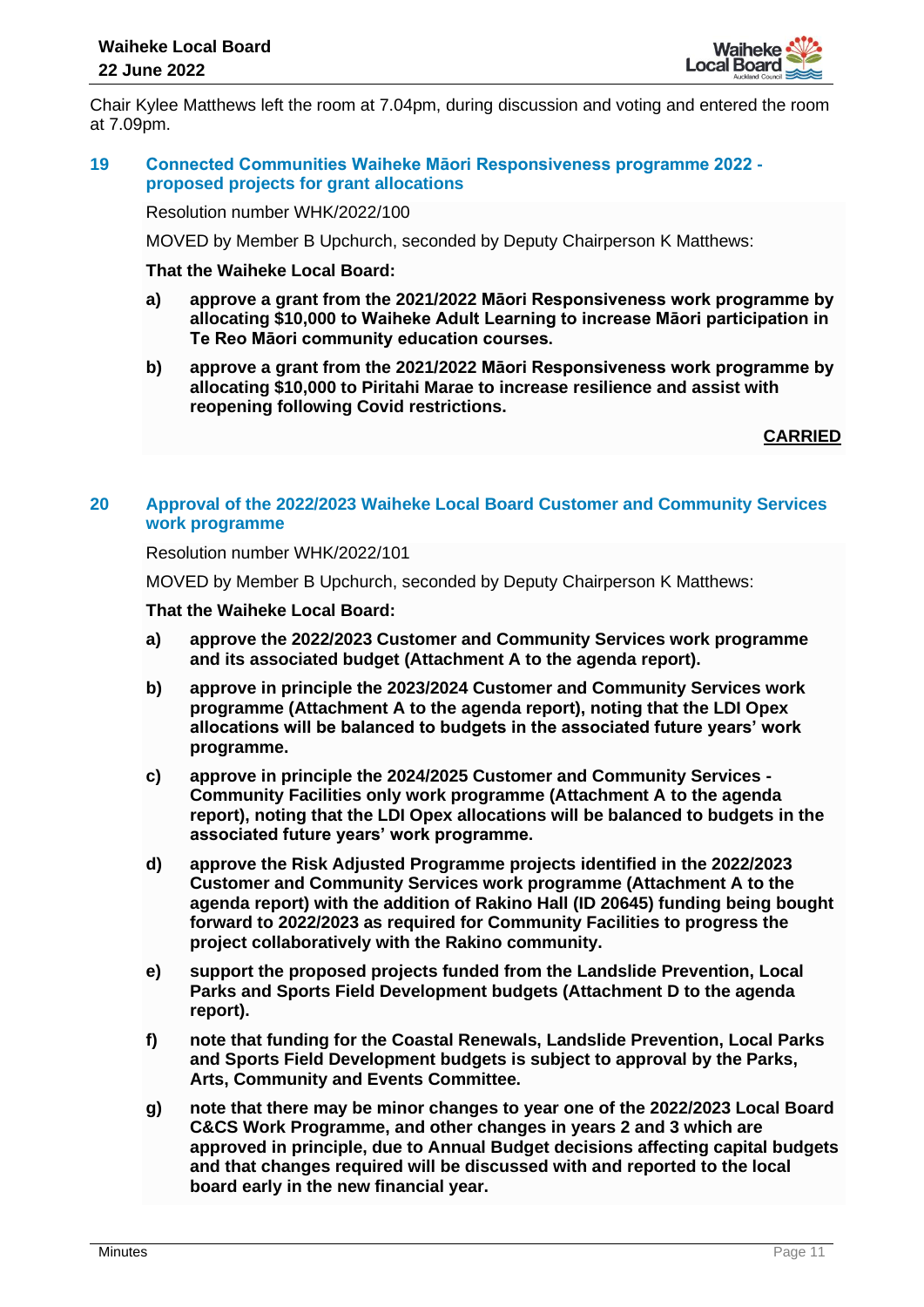

**f) allocate \$4845 to a Community Response Fund and delegate approval of budget allocation to the Chair and the Deputy Chair, with majority support of board members, noting any projects approved will be included within the next quarterly report to the board.**

**CARRIED**

## **21 Approval of the 2022/2023 Waiheke Local Board Infrastructure and Environmental Services Work Programme**

Resolution number WHK/2022/102

MOVED by Deputy Chairperson K Matthews, seconded by Chairperson C Handley:

## **That the Waiheke Local Board:**

**a) approve its 2022/2023 Infrastructure and Environmental Services work programme and associated budgets, as summarised in the table below (outlined in Attachment A to the agenda report):**

| Total                                           | \$168,000 |
|-------------------------------------------------|-----------|
| <b>Waiheke Water Quality Programme</b>          | \$30,000  |
| <b>Waiheke Environmental Grants Fund</b>        | \$30,000  |
| The Waiheke Marine Education Initiative         | \$39,000  |
| <b>Construction Waste Leadership on Waiheke</b> | \$19,000  |
| <b>Conservation Advisor</b>                     | \$15,000  |
| <b>Climate Action Activator</b>                 | \$25,000  |
| <b>Bike Hub</b>                                 | \$10,000  |

- **b) approve in principle the 2023/2024 Infrastructure and Environmental Services work programmes (outlined in Attachment A to the agenda report)**
- **c) note that the indicative programmes and budgets for 2023/2024 are subject to change, and will be confirmed on an annual basis through the approval of the respective work programmes**
- **d) note the allocation of \$175,000 asset-based services capital expenditure budget towards the Putaki Bay and Ostend Doman – renew coastal assets programme in the 2022/2023 financial year.**

**CARRIED**

# **22 Approval of the Waiheke Local Board Auckland Emergency Management work programme 2022/2023**

Resolution number WHK/2022/103

MOVED by Member B Upchurch, seconded by Deputy Chairperson K Matthews:

# **That the Waiheke Local Board:**

**a) approve the Auckland Emergency Management work programme 2022/2023 (Attachment A to the agenda report)**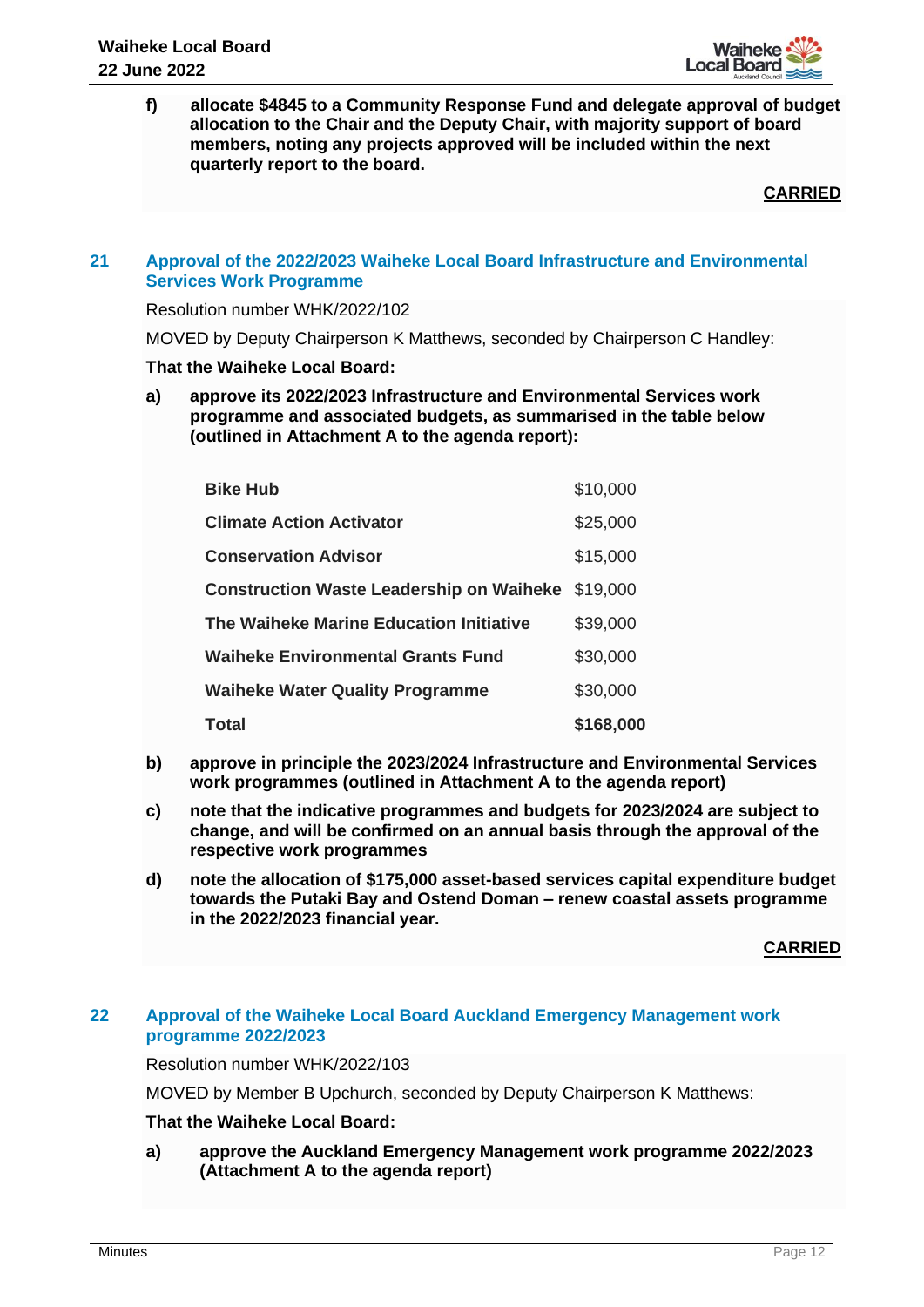

**CARRIED**

# **23 Draft Auckland golf investment plan update - stakeholder feedback in response to board resolution**

Resolution number WHK/2022/104

MOVED by Member B Upchurch, seconded by Deputy Chairperson K Matthews:

## **That the Waiheke Local Board:**

**a) receive the requested updated stakeholder feedback on the draft Auckland Golf Investment Plan.**

**CARRIED**

# **24 Waiheke Local Board Workshop record of proceedings**

Resolution number WHK/2022/105

MOVED by Chairperson C Handley, seconded by Member B Upchurch:

## **That the Waiheke Local Board:**

**a) note the record of proceedings for the local board workshops held on 18 and 25 May and 1 and 8 June 2022.** 

**CARRIED**

#### **25 List of resource consent applications - 8 May to 3 June 2022**

Resolution number WHK/2022/106

MOVED by Chairperson C Handley, seconded by Member B Upchurch:

#### **That the Waiheke Local Board:**

**a) note the list of resource consents applications related to Waiheke Island.** 

**CARRIED**

#### **26 Consideration of Extraordinary Items**

There was no consideration of extraordinary items.

Deputy Chair Matthews closed the meeting with a karakia.

*Waiho i te toipoto kaua i te toiroa Let us keep close together, not far apart*

7.24 pm The Chairperson thanked Members for their attendance and attention to business and declared the meeting closed.

> CONFIRMED AS A TRUE AND CORRECT RECORD AT A MEETING OF THE WAIHEKE LOCAL BOARD HELD ON